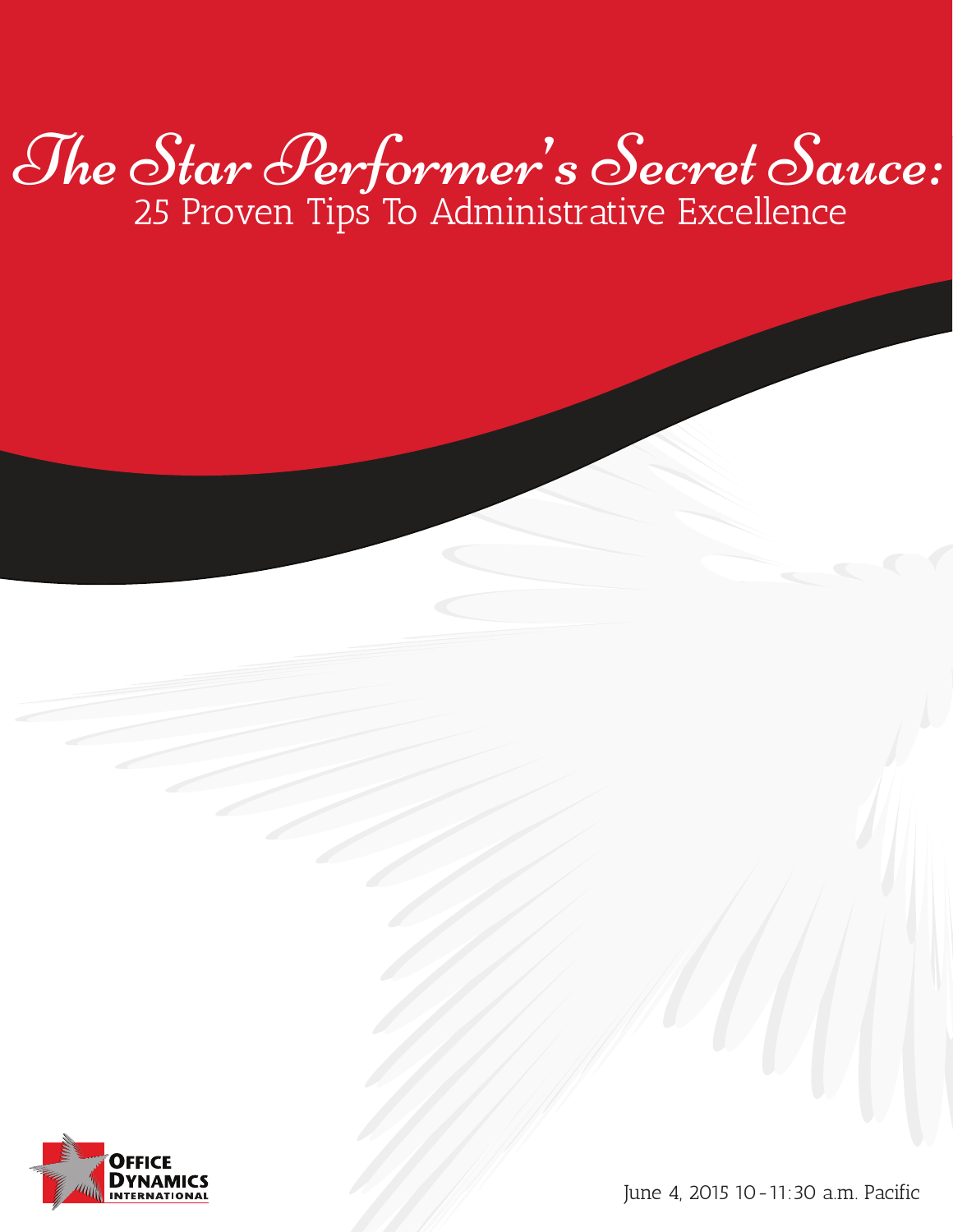### **The Star Performer's Secret Sauce 25 Proven Tips to Administrative Excellence**

#1 Live the Star Achievement philosophy, which says, "You have the potential to be a star in your profession. It takes the right combination of:

| <i><b>ATTITUDE</b></i> | Achieving and sustaining a positive attitude about<br>your employer, your coworkers, your clients and<br>yourself.                        |
|------------------------|-------------------------------------------------------------------------------------------------------------------------------------------|
| <b>SKILL</b>           | Attitude · Skill · Teamwork · Strategy®<br>Developing new and enhancing current intangible<br>skills that are vital to workplace success. |
| <b>TEAMWORK</b>        | Being a part of and contributing to various team relationships, both<br>internal and external to the organization.                        |
| <b>STRATEGY</b>        | Setting goals and cultivating enriching relationships to actualize your<br>professional self."                                            |

- **#2: View their role as being a s\_\_\_\_\_\_\_\_\_\_\_\_\_\_\_ business partner.**
- **#3: A\_\_\_\_\_\_\_\_\_\_\_\_\_\_\_ current performance and set developmental goals.**

#### **#4: Develop a high t\_\_\_\_\_\_\_\_\_\_\_\_\_\_\_ for change.**

- Anticipate
- Prepare
- Assess
- Visualize
- Accept
- Get support
- Hang tough
- Look at change as an opportunity to grow

"Change is like going on an expedition: it can be a trudge or a hike. Take it all in and enjoy the view, or focus on the faults—it's absolutely a choice." – Juliana Stock, Technology Executive

**#5: Practice m\_\_\_\_\_\_\_\_\_\_\_\_\_\_\_.**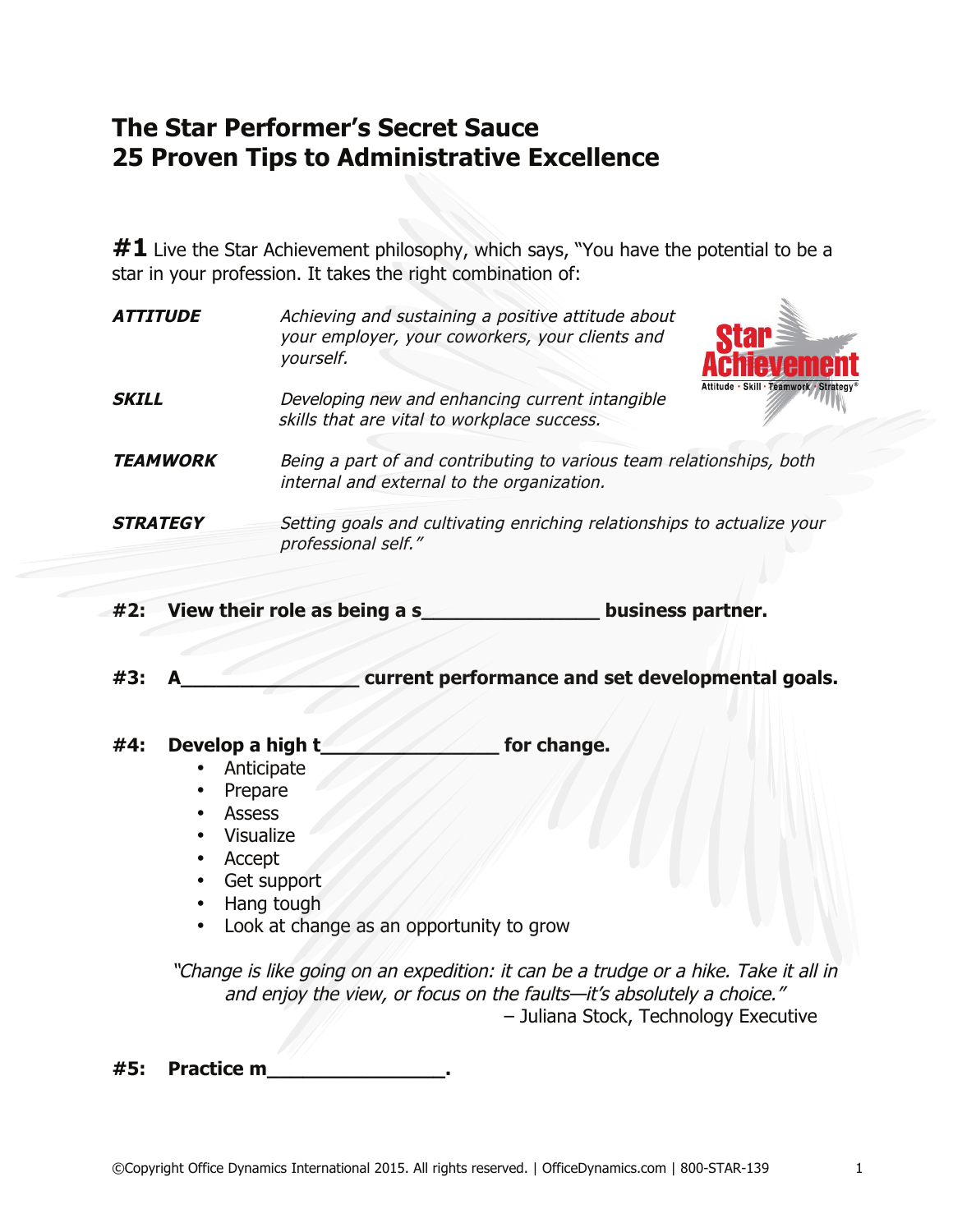| #6: | Develop r_                                                                                                                                                  |  |  |
|-----|-------------------------------------------------------------------------------------------------------------------------------------------------------------|--|--|
| #7: | Seek h                                                                                                                                                      |  |  |
| #8: | solutions.<br>D                                                                                                                                             |  |  |
| #9: | Set healthy b                                                                                                                                               |  |  |
|     | brand.<br>#10: Establish a $p$                                                                                                                              |  |  |
|     | and their executive's.<br>$\#11$ : Manage their s                                                                                                           |  |  |
|     | the mindset of "leadership."<br>#12: E                                                                                                                      |  |  |
|     | 1. Lead by investing. <i>Invest in others, sharing your abilities, talents and</i>                                                                          |  |  |
|     | compassion.                                                                                                                                                 |  |  |
|     | 2. Lead by initiating. What do you wish were reality at your work? Whatever it is,<br>you start that blog, form that committee or make that recommendation! |  |  |
|     | 3. Lead by modeling. You can model new behaviors and make changes at home.                                                                                  |  |  |
|     | Show gratitude; take turns; help others; notice good things and compliment                                                                                  |  |  |
|     | them. Share meals and talk together.<br>4. Lead by example. Show others another way is possible, even in the same                                           |  |  |
|     | circumstances.                                                                                                                                              |  |  |
|     | 5. Lead by solving problems. "If you see it, you own it" is a great life mantra.                                                                            |  |  |
|     | 6. Lead by inspiration. Inspire others to live with a leadership mindset by using                                                                           |  |  |
|     | their talents.<br>7. Lead by acceptance. Great things take time, so don't give up. Accept that living a                                                     |  |  |
|     | leadership mindset will take time but can be done.                                                                                                          |  |  |
|     | 8. Lead by awareness. Use the awareness you have about a cause, an issue or                                                                                 |  |  |
|     | problem to do something about it. Be creative and constructive, never<br>destructive.                                                                       |  |  |
|     | 9. Lead by recognition. Recognize that leaders are not born. They are made.                                                                                 |  |  |
|     | "Leadership is a way of living and working; not a destination."<br>- Joan Burge                                                                             |  |  |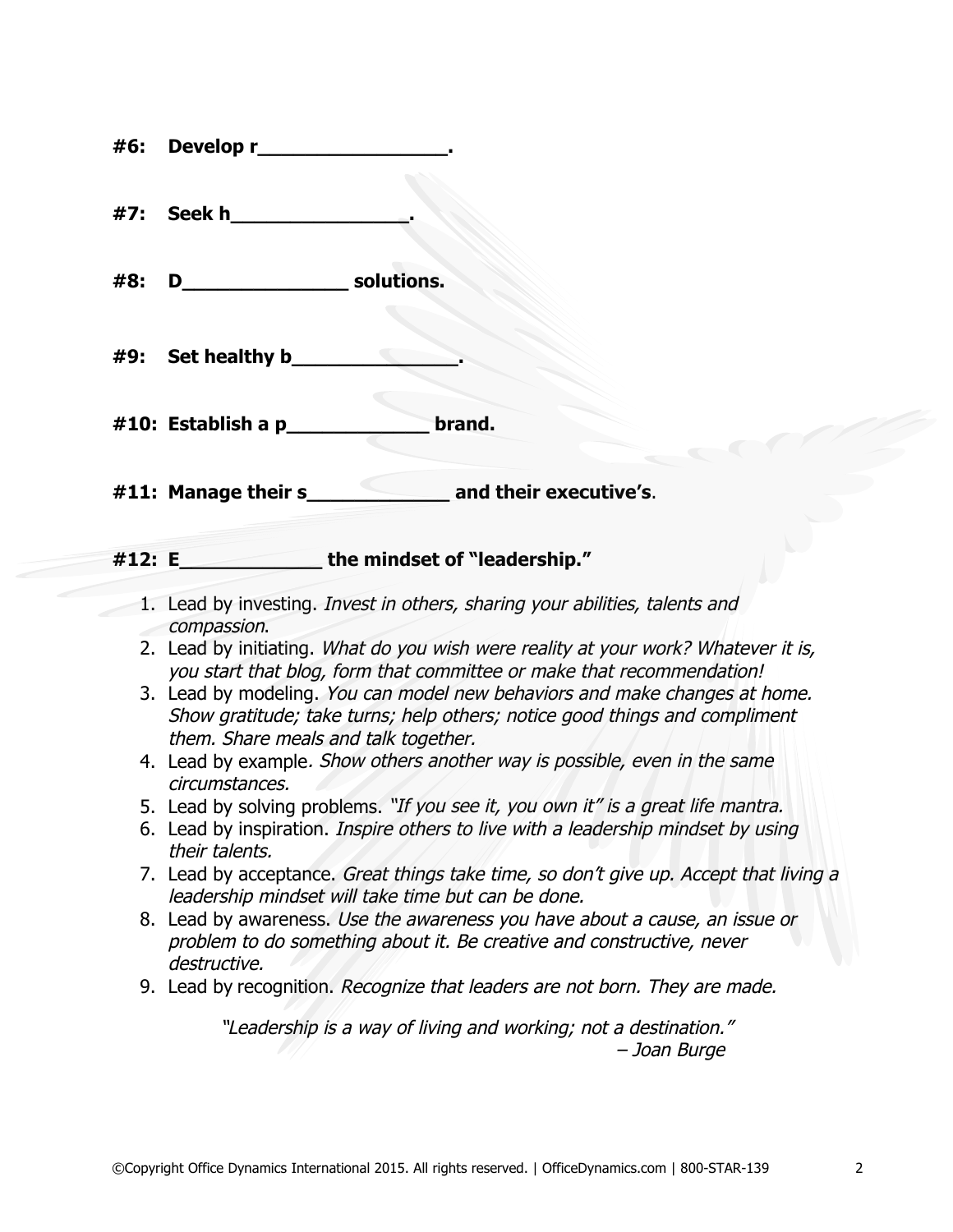**#13: Own their c\_\_\_\_\_\_\_\_\_\_\_.** 

| #14: S | and find strength in unity with their |  |
|--------|---------------------------------------|--|
| peers. |                                       |  |

**#15: Use d\_\_\_\_\_\_\_\_\_\_\_ and tact**.

"Unity is strength. . . when there is teamwork and collaboration, wonderful things can be achieved."

– Mattie Stepanek

**#16: Enlarge their i\_\_\_\_\_\_\_\_\_\_\_.** 

**#17: Welcome everyday c\_\_\_\_\_\_\_\_\_\_\_\_ and course correct.**

Course correction is about taking responsibility, being proactive and taking the initiative to turn things around. It is about seizing the moment and making the best of it that you can. Course correctors. . .

- look at alternatives.
- gather information.
- leverage people resources (to help them get to the next step, give them information, or get the course corrector to see other perspectives).
- apply course-correcting communication, such as "I prefer or I choose."
- use self-management tools.

**#18: Committed to their w\_\_\_\_\_\_\_\_\_\_\_.** 

**#19: Excellent c\_\_\_\_\_\_\_\_\_\_\_\_, in all aspects.**

**#20: "Step outside of themselves" to build r\_\_\_\_\_\_\_\_\_\_ with others.**

**#21: T\_\_\_\_\_\_\_\_\_\_\_ into their creativity.** 

(Continued on the next page.)